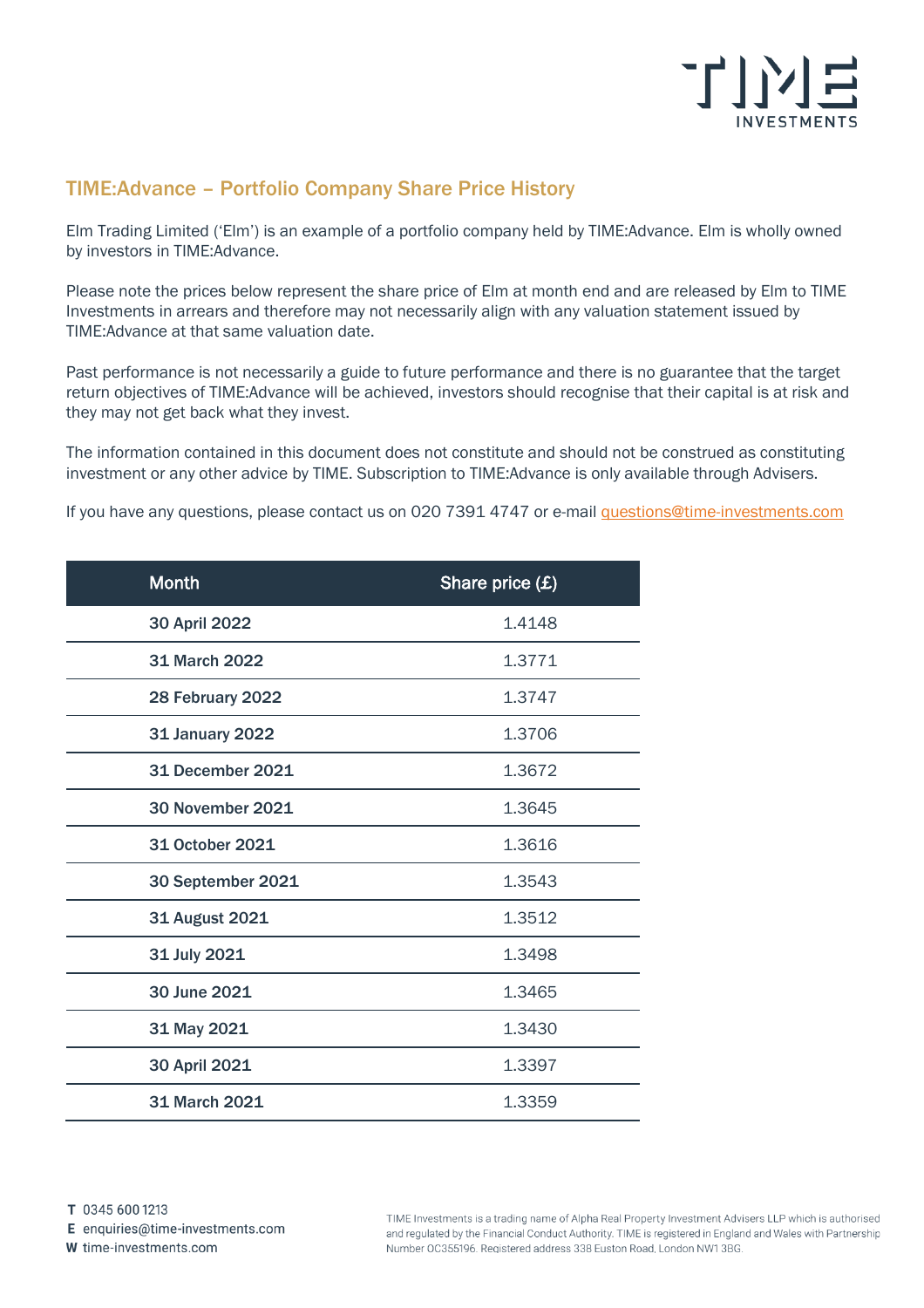

| 28 February 2021        | 1.3316 |
|-------------------------|--------|
| 31 January 2021         | 1.3280 |
| <b>31 December 2020</b> | 1.3247 |
| 30 November 2020        | 1.3214 |
| 31 October 2020         | 1.3179 |
| 30 September 2020       | 1.3146 |
| <b>31 August 2020</b>   | 1.3124 |
| 31 July 2020            | 1.3102 |
| 30 June 2020            | 1.3063 |
| 31 May 2020             | 1.3034 |
| 30 April 2020           | 1.2999 |
| 31 March 2020           | 1.2969 |
| 29 February 2020        | 1.2924 |
| <b>31 January 2020</b>  | 1.2867 |
| <b>31 December 2019</b> | 1.2809 |
| <b>30 November 2019</b> | 1.2763 |
| 31 October 2019         | 1.2729 |
| 30 September 2019       | 1.2695 |
| <b>31 August 2019</b>   | 1.2659 |
| 31 July 2019            | 1.2613 |
| 30 June 2019            | 1.2561 |
| 31 May 2019             | 1.2517 |
| 30 April 2019           | 1.2501 |
| 31 March 2019           | 1.2462 |
| 28 February 2019        | 1.2423 |
| <b>31 January 2019</b>  | 1.2393 |

E enquiries@time-investments.com

W time-investments.com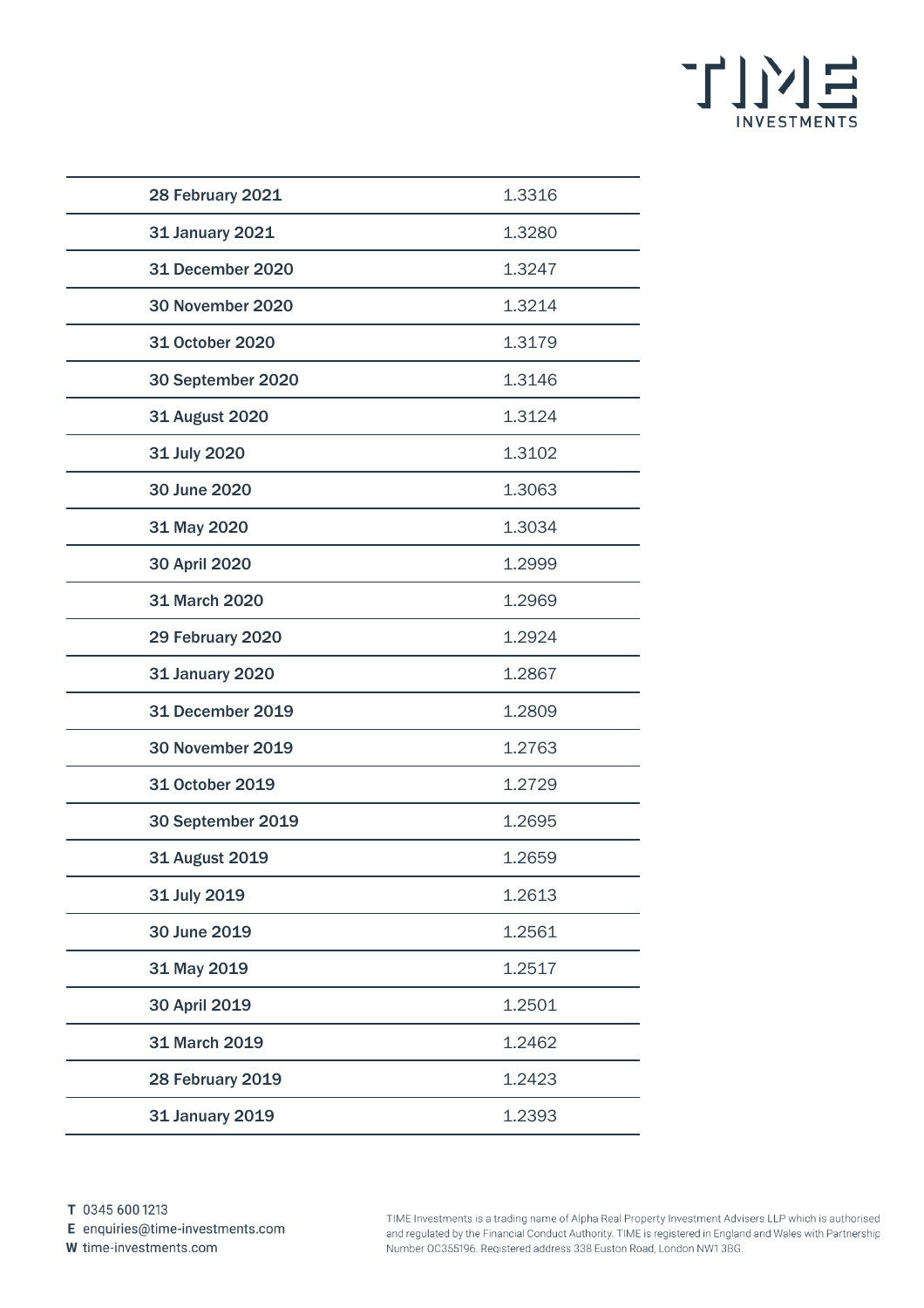

| 31 December 2018        | 1.2350 |
|-------------------------|--------|
| <b>30 November 2018</b> | 1.2302 |
| 31 October 2018         | 1.2267 |
| 30 September 2018       | 1.2225 |
| 31 August 2018          | 1.2186 |
| 31 July 2018            | 1.2142 |
| 30 June 2018            | 1.2118 |
| 31 May 2018             | 1.2077 |
| 30 April 2018           | 1.2055 |
| 31 March 2018           | 1.2029 |
| 28 February 2018        | 1.2000 |
| 31 January 2018         | 1.1971 |
| <b>31 December 2017</b> | 1.1926 |
| <b>30 November 2017</b> | 1.1879 |
| 31 October 2017         | 1.1848 |
| 30 September 2017       | 1.1805 |
| 31 August 2017          | 1.1744 |
| 31 July 2017            | 1.1706 |
| 30 June 2017            | 1.1673 |
| 31 May 2017             | 1.1624 |
| 30 April 2017           | 1.1593 |
| 31 March 2017           | 1.1557 |
| 28 February 2017        | 1.1522 |
| 31 January 2017         | 1.1489 |
| <b>31 December 2016</b> | 1.1458 |
| <b>30 November 2016</b> | 1.1417 |

E enquiries@time-investments.com

W time-investments.com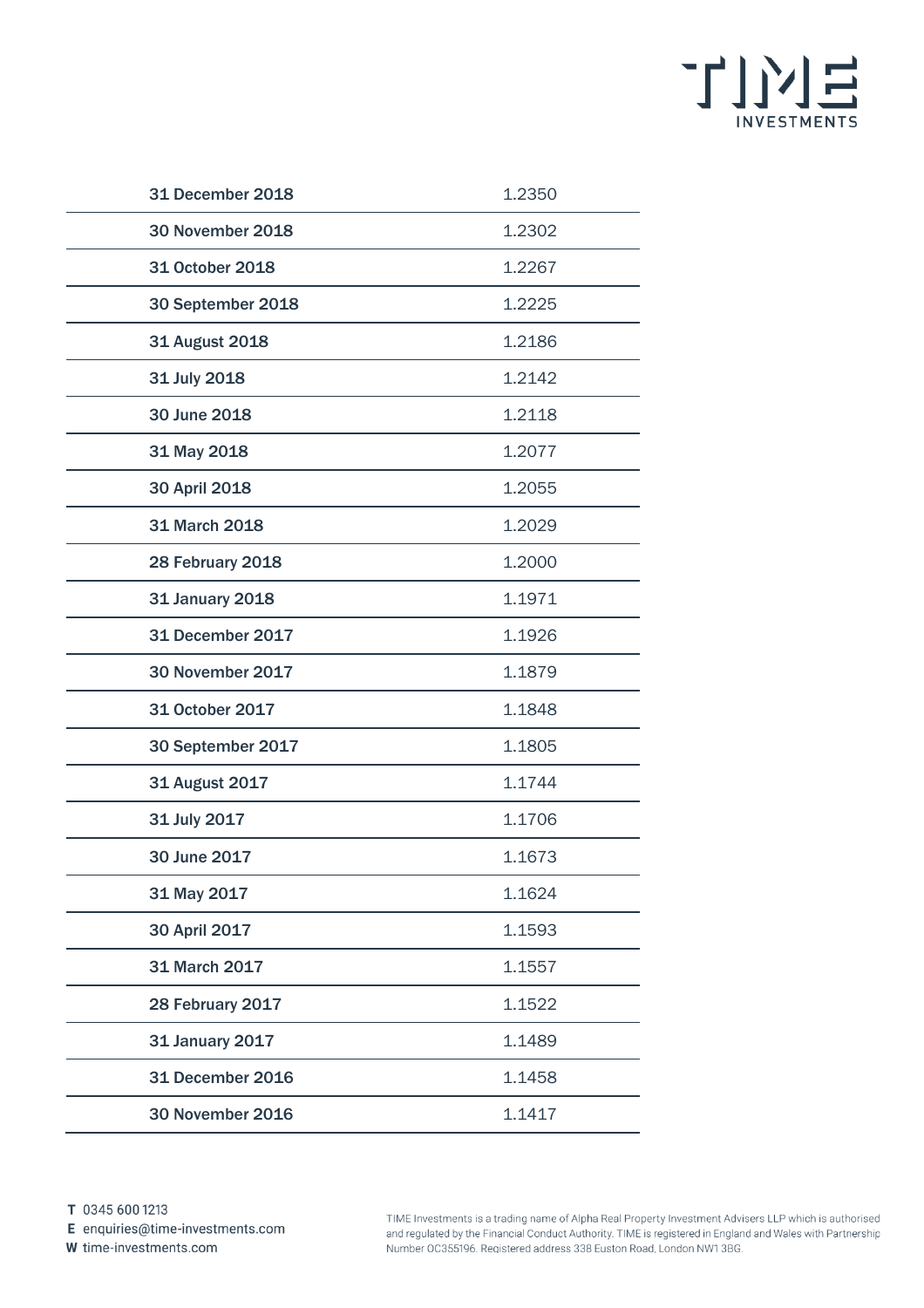

| 31 October 2016         | 1.1383 |
|-------------------------|--------|
| 30 September 2016       | 1.1345 |
| 31 August 2016          | 1.1295 |
| 31 July 2016            | 1.1253 |
| 30 June 2016            | 1.1223 |
| 31 May 2016             | 1.1193 |
| 30 April 2016           | 1.1167 |
| 31 March 2016           | 1.1131 |
| 29 February 2016        | 1.1098 |
| <b>31 January 2016</b>  | 1.1069 |
| 31 December 2015        | 1.1027 |
| <b>30 November 2015</b> | 1.0978 |
| 31 October 2015         | 1.0956 |
| 30 September 2015       | 1.0934 |
| 31 August 2015          | 1.0880 |
| 31 July 2015            | 1.0854 |
| 30 June 2015            | 1.0814 |
| 31 May 2015             | 1.0787 |
| 30 April 2015           | 1.0754 |
| 31 March 2015           | 1.0730 |
| 28 February 2015        | 1.0689 |
| 31 January 2015         | 1.0673 |
| <b>31 December 2014</b> | 1.0640 |
| <b>30 November 2014</b> | 1.0601 |
| 31 October 2014         | 1.0576 |
| 30 September 2014       | 1.0542 |

E enquiries@time-investments.com

W time-investments.com